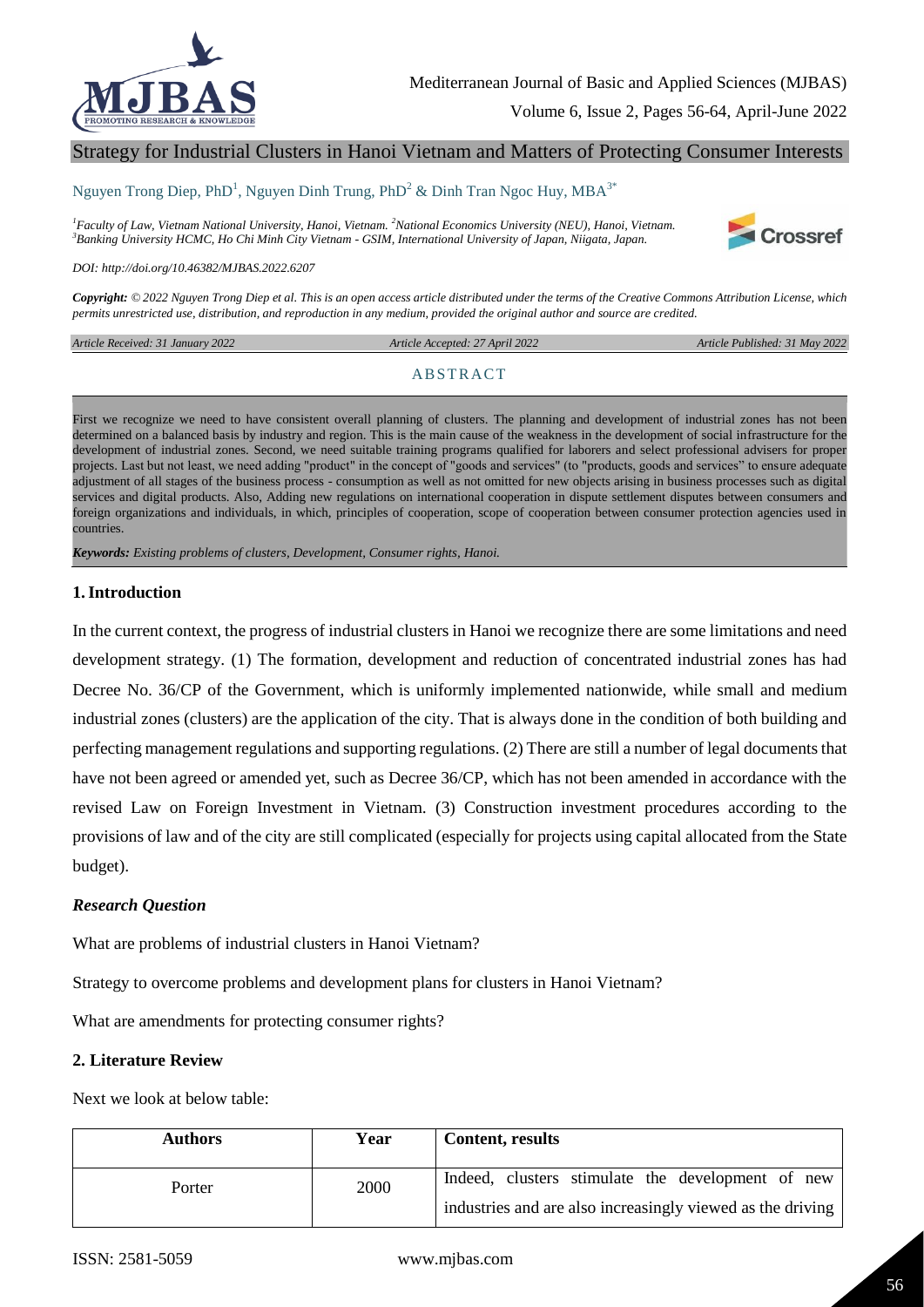

|               |      | force in knowledge creation, and as magnets for foreign       |
|---------------|------|---------------------------------------------------------------|
|               |      | direct investment.                                            |
| Callois       | 2008 | Industry clusters become the pillars that support             |
|               |      | industries' research and development (R&D) activities in      |
|               |      | fostering product and process innovation and upgrading        |
|               |      | technologies.                                                 |
| Kaliba        | 2014 | Among cluster planning is plan for Capital Region             |
|               |      | Development.                                                  |
|               | 2018 | The aim of this paper is the analysis of knowledge and        |
|               |      | clusters as drivers of economic development and               |
|               |      | competitiveness. A theoretical overview of<br>the             |
|               |      | knowledge and clusters development will be provided.          |
|               |      | The overview of indicators (economic growth, GDP per          |
|               |      | capita, unemployment, GCI, Innovation Indexes) will be        |
| Zednak et al. |      | given, and the findings based on the indicators will be       |
|               |      | discussed for EU candidate countries. Correlation             |
|               |      | between cluster development and competitiveness will be       |
|               |      | analysed. Knowledge and clusters are drivers of               |
|               |      | economic development and competitiveness, but they are        |
|               |      | not the key factors in those countries. Other factors have    |
|               |      | more effect on development and competitiveness.               |
|               |      | We are entering into an era of new technological              |
|               |      | possibilities. Many benefits will be derived for              |
|               | 2020 | consumers from the development of data<br>and                 |
|               |      | computer-driven innovation. We will have new products         |
|               |      | and services and new ways of making and supplying             |
|               |      | goods and services. Without wanting to inhibit                |
| Howells       |      | innovation, this article calls for the legal system to remain |
|               |      | committed to an ideology and legal framework that             |
|               |      | supports consumer protection. It will counsel against         |
|               |      | assuming that the law should give way unduly to the           |
|               |      | technology agenda, whilst accepting that adaptations          |
|               |      | should be made and also that there should be a critical       |
|               |      | review of whether traditional forms of regulation are         |
|               |      | needed in the Fourth Industrial Age.                          |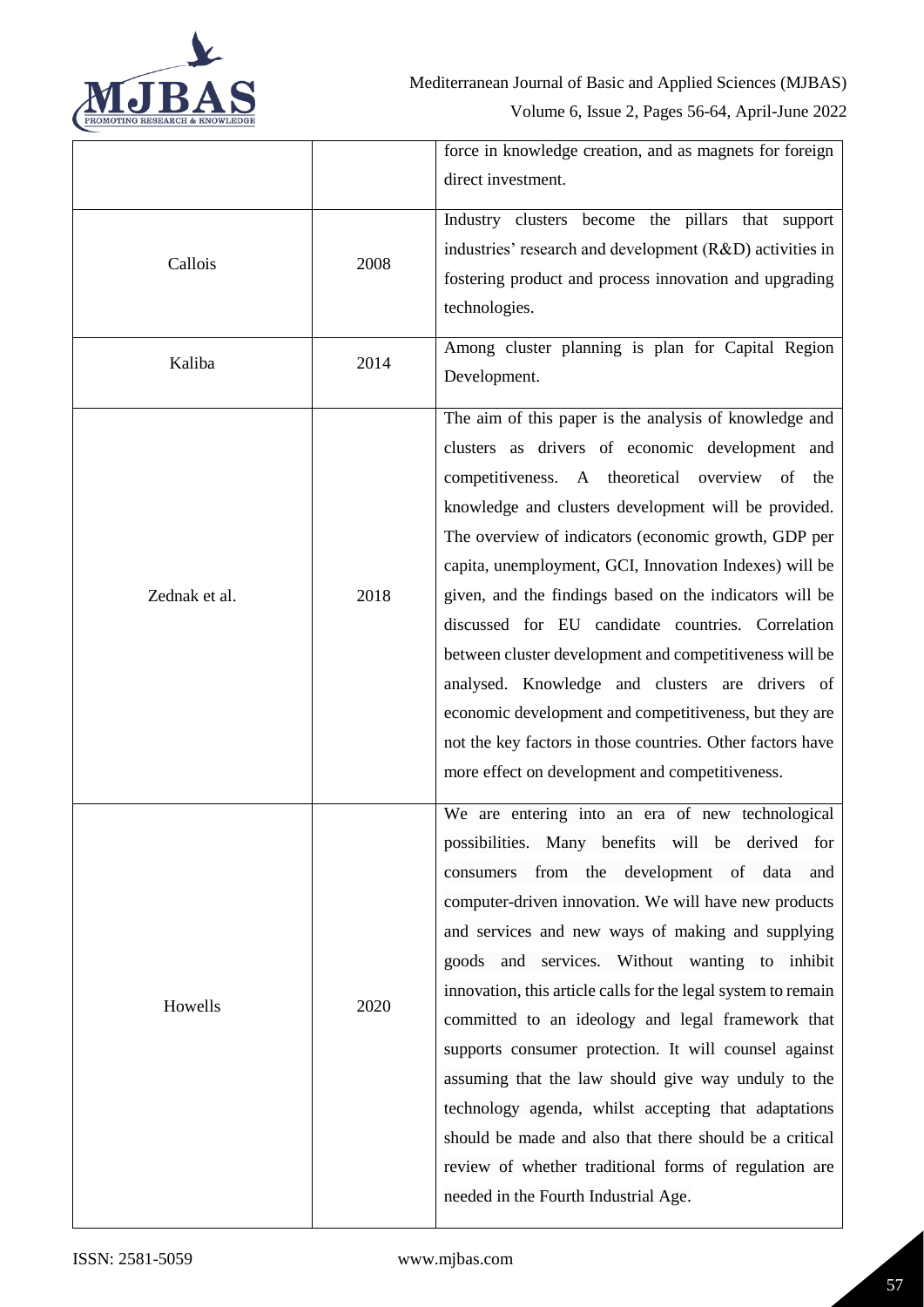

|                  |      | Results further indicate that education moderates the       |
|------------------|------|-------------------------------------------------------------|
|                  |      | effect of consumer rights awareness on both consumer        |
|                  |      | attitude and intention while gender and age do not. The     |
| Makanyeza et al. | 2021 | study is among the pioneers to examine the effect of        |
|                  |      | consumer rights awareness on both consumer attitude and     |
|                  |      | behavioural intention and to test the moderating effects of |
|                  |      | demographic characteristics on these relationships.         |
|                  |      |                                                             |

(Source: author synthesis)

Then, Do Thu Huong et al (2021) also pointed risk management solutions needed to reduce risks for economic and construction projects. This confirmed by (Thi Hang Nguyen, Van Huan Nguyen, Dinh Tran Ngoc Huy; 2021; Le, K., & Nguyen, M; 2021; DT Tinh et al, 2021; PM Dat et al, 2020; NT Hoang, DTN Huy, 2021; TDT Vu, DTN Huy, NTH Trang, NN Thach, 2021; PN Tram, DT Ngoc Huy, 2021).

### **3. Methodology**

The author intends to use will use qualitative, analysis, synthesis research methods. Relevant regulations and plans of clusters in Hanoi also researched.

Then authors use dialectical materialism method to complete this paper.

### **4. Main Findings**

### *4.1. Problems of industrial clusters in Hanoi Vietnam*

Existing problems needed to be solved are:

- The technical infrastructure system inside and outside the fence is not synchronous, such as: there is no wastewater treatment area, insufficient supply for production enterprises, the traffic system outside the fence is not convenient, the power supply unstable, etc affecting the progress of production and business activities of enterprises (Vinh Tuy Industrial Park, Sai Dong B, etc). Currently, only Thang Long Industrial Park has technical infrastructure both inside and outside the fence, which is relatively complete.

- The total area of industrial land with infrastructure out of the total planned land area is still low.

The investment environment is not "attractive" enough for investors, especially domestic investors, while the situation of attracting foreign investment is still spontaneous. The competitiveness in attracting investment projects in industrial zones is still low, lower than the investment attraction capacity of industrial zones in other countries in the region, lower than the investment attraction capacity of many industrial zones in the region. South (especially the industrial zones of Ho Chi Minh City).

- Investment projects in industrial zones in Hanoi are very small in both size and quantity. Foreign investment projects accounted for the majority.

- Production and business activities of enterprises in industrial zones face many difficulties.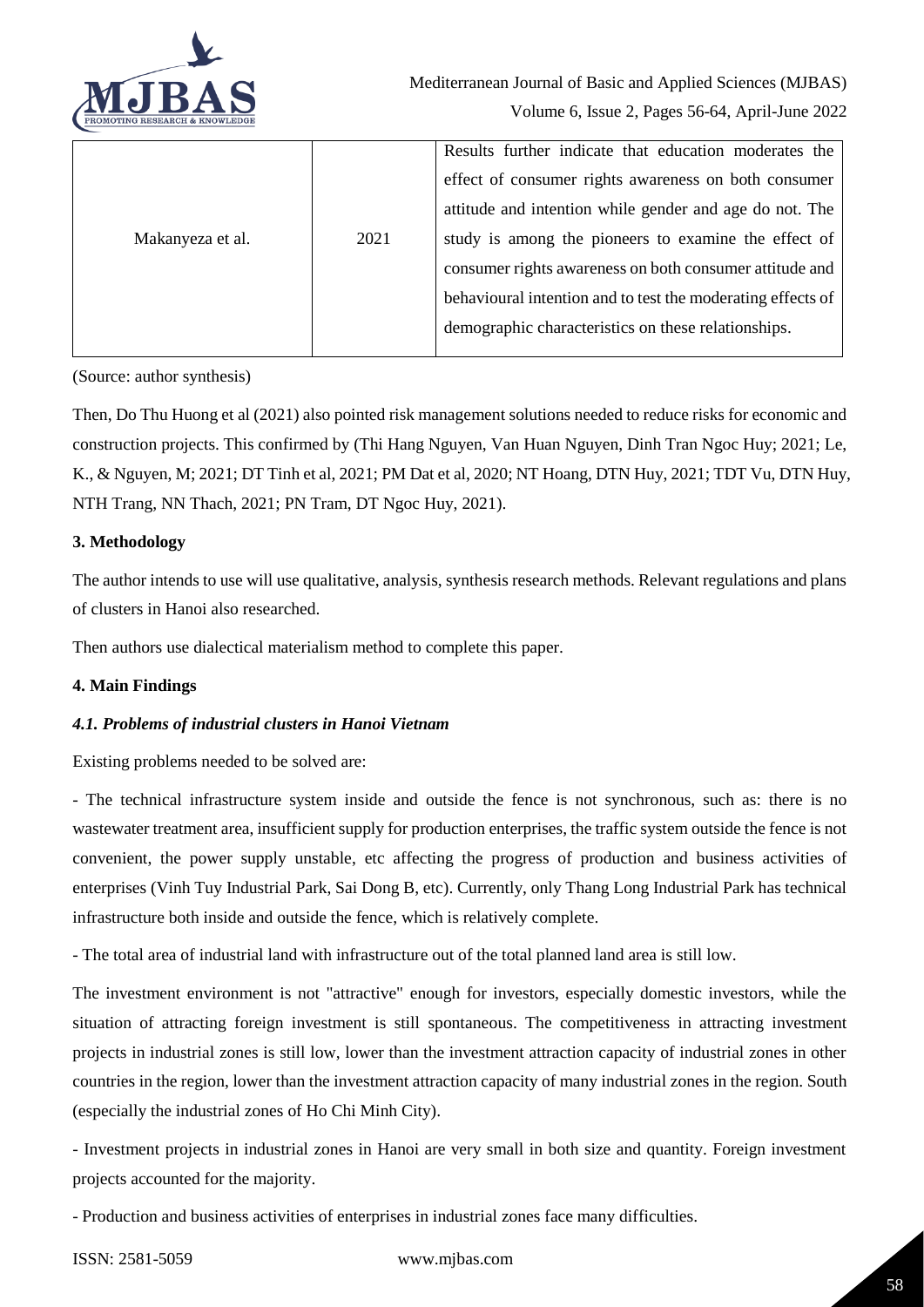

- The development of social infrastructure for the development of the industrial zone: the issue of housing and welfare facilities for employees has not been resolved. Up to now, most industrial zones in Hanoi do not have dormitories for workers, except for the remaining local workers who have to rent houses. Other support services are also limited: banking, high service electricity prices, no information, etc.



(Source: author synthesis)

**Fig.1.** Development clusters in coming time

# *4.2. Matters of protecting consumer interests*

Because a mass volume of goods and products will be produced in industrial clusters and delivered to consumers, we need to protect consumer interests or rights:

First, Checking quality of good s and products before entering the market and export.

Second, according to Consumer Protection Law and amendment:

### *Article 5. State policies on protection of consumer rights*

1. Create favorable conditions for consumers and organizations and individuals in society to fully exercise their rights and promote initiative in activities protection of the interests of consumers.

2. Encourage and support organizations and individuals to develop and apply business science, technology and innovation to protect the interests of consumers.

3. Create favorable conditions to mobilize all resources to strengthen investment in facilities, develop human resources for agencies and organizations performing public works of protection of consumer rights; regularly strengthen counseling, support, propagating, disseminating and guiding knowledge and skills.

4. Regularly and synchronously deploying consulting, supporting, surveying, evaluate, test, propagate, disseminate, guide, manage, and supervise the work comply with the laws of business organizations and individuals.

5. Promote integration, expand international cooperation, share information and business experience in protecting the interests of consumers.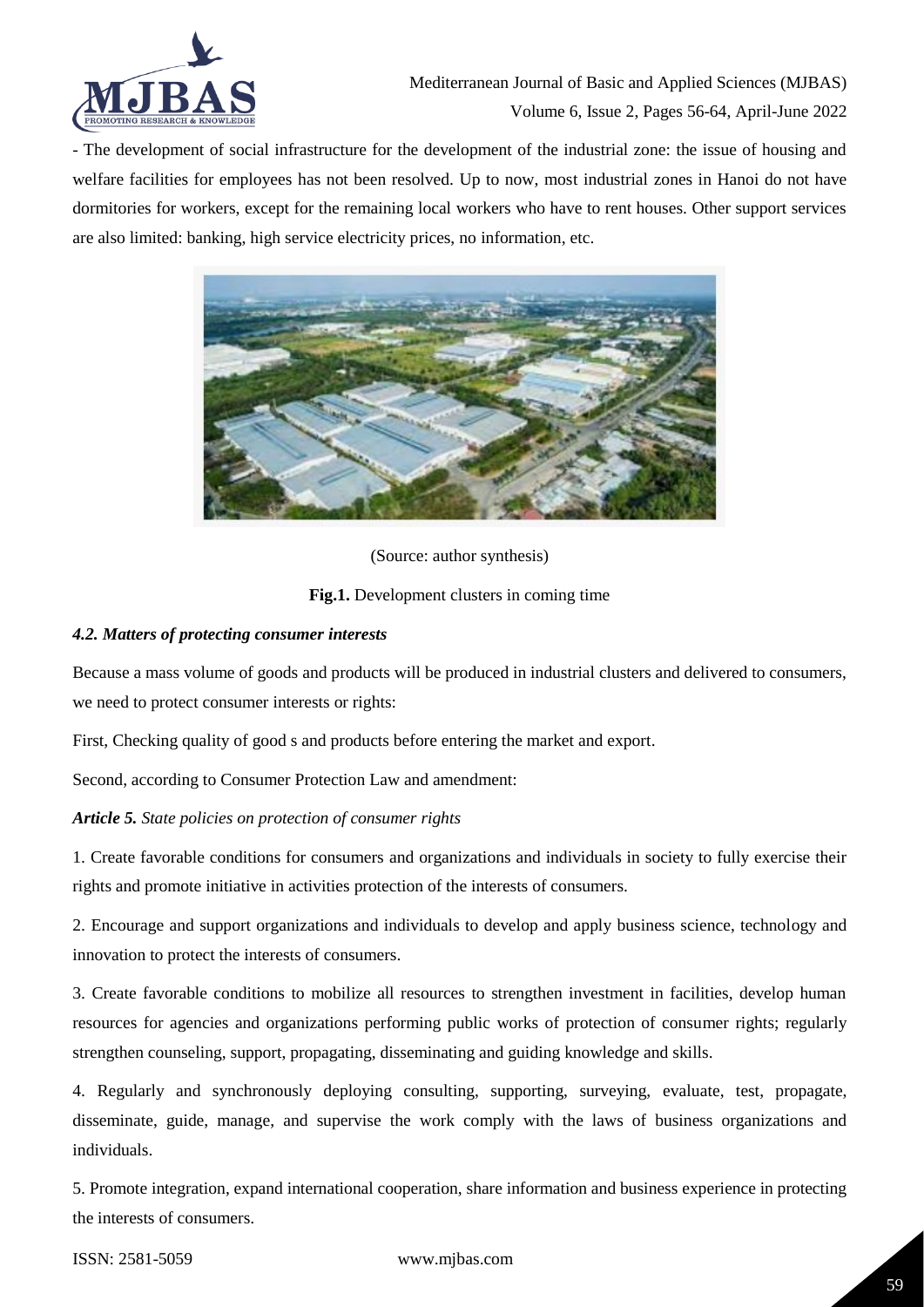

6. Protecting the interests of consumers in association with promoting production and sustainable business and consumption, contributing to building an independent and self-reliant economy.

## *Article 7. Consumer's responsibility to protect information*

1. During the course of operation, business organizations and individuals perform work of collection, storage and use of consumer information must comply with applicable laws and regulations provisions of this Law and relevant laws on information protection.

2. In case the business organization or individual authorizes or hires a third party.

When collecting, storing and using information of consumers, business organizations and individuals are still responsible for protecting consumer information. Fit power of attorney or lease agreement between the two parties must be in writing and must clearly define the responsibilities of each party in the implementation of the provisions of This Law and relevant laws on information protection.

3. Within the scope of authorized or hired work specified in Clause 2 of this Article, business organizations and individuals are not required to comply with regulations in Articles 9 and 10 of this Law. If you do the collection yourself, storing and using information of consumers, business organizations and individuals must comply with the provisions of this Law and relevant laws.

## *Article 8. Consumer information protection policy*

1. Unless otherwise provided for by law, business organizations and individuals revenue from collecting, storing and using information of consumers must build information protection policy with the following contents:

- (a) The purpose of information collection;
- (b) Scope of information use;

(c) Information storage period.

2. Content specified in Clause 1 of this Article must be made public and clear information, enabling consumers to choose before or at time of information collection.

### **5. Discussion and Conclusion**

First for development strategy of industrial clusters we suggest:

- The creation of labor sources for industrial park enterprises is often passive due to the lack of quality assurance and the ability to meet the demand for highly skilled labor for some fields, especially high-tech industries that are being developed, still weak, enterprises have to train their own workers. However, due to the incomplete legal environment of Vietnam and the low legal awareness of the people, there is still a risk for businesses that are employees to quit their jobs and sign contracts with other companies later, while being trained by the old company.

--> Hence we need training programs qualified for laborers.

– Many consulting units have been selected for project formulation, they are still very weak in capacity, so the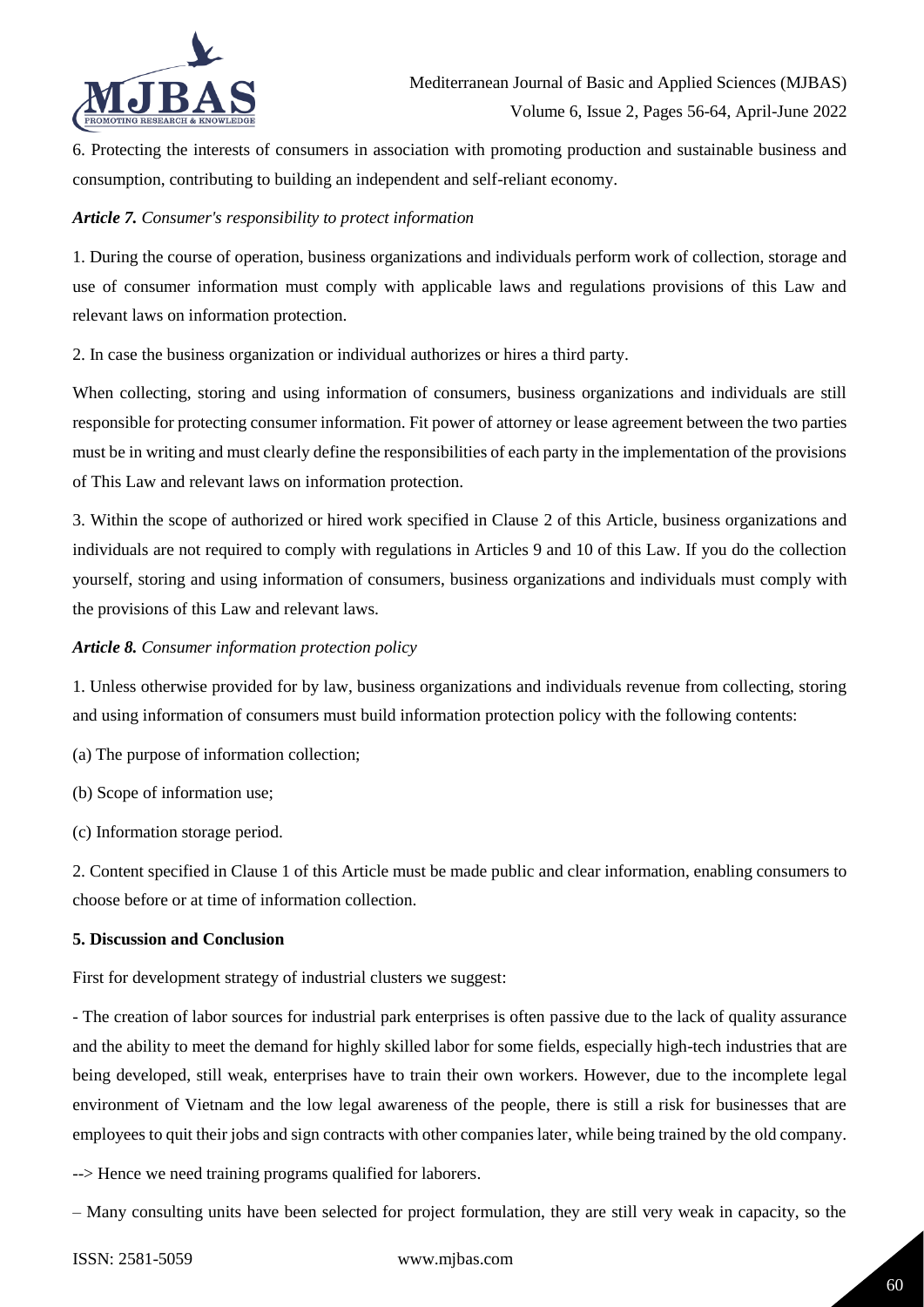

project quality is poor, the project appraisal and approval time is long, causing difficulties in the project implementation process. Due to poor project quality and poor project appraisal, many projects of infrastructure investors have poor financial capacity and experience, so the progress of investment and development of industrial zones is not guaranteed. There is even an industrial park that lasts for many years like Sai Dong A Industrial Park.

--> So, we need to select professional advisers for proper projects.

Second for protecting consumer rights (who purchase and use products and goods produced):

We would suggest having amendment as follows:

Basic content of the draft Law on Protection of Consumer Rights (Revision)

The revised and supplemented contents focus on the main content groups.

Among 07 policies approved by Resolution No. 48/NQ-CP dated 06 May 2021 of the Government, specifically:

Scope of adjustment and subjects of application.

Compared with the Law on Protection of Consumer Rights 2010, the scope of regulation, for The object of application in the draft Law on Protection of Consumer Rights (amended) is currently is specified as follows:

- Additional protection for consumers' interests in specific transactions with business organizations and individuals into the scope of regulation.

- Additional subject groups: social organizations participating in the protection of consumer rights.

- Supplementing relevant domestic and foreign agencies, organizations and individuals related to the subject of application.

To concretize as well as create a mechanism to implement the above contents, in the Law on Protection of Consumer Rights (amended) also added. The relevant regulations are as follows:

- Adding "product" in the concept of "goods and services" (to "products, goods and services" to ensure adequate adjustment of all stages of the business process - consumption as well as not omitted for new objects arising in business processes such as digital services and digital products.

- Modify the concept of consumer in the direction of leaving out the "organization" object from the concept of consumers to accurately define consumers as individuals who perform transactions for the purposes of consumption and daily life of individuals and families. This identification helps agencies and organizations facilitate the implementation of regulations, avoid controversies, inconsistency in understanding between subject. Besides, this explanation helps to limit the number of complaints. Complaints are sent to consumer protection agencies and organizations, helping agencies and organizations effectively use resources to protect the interests of consumers (for Disputes between organizations, currently the law has provisions on mediation or commercial arbitration for settlement).

- Adding a new chapter on consumer rights protection in special transactions with business organizations and individuals, in which, completing the regulations on remote transactions, providing continuous and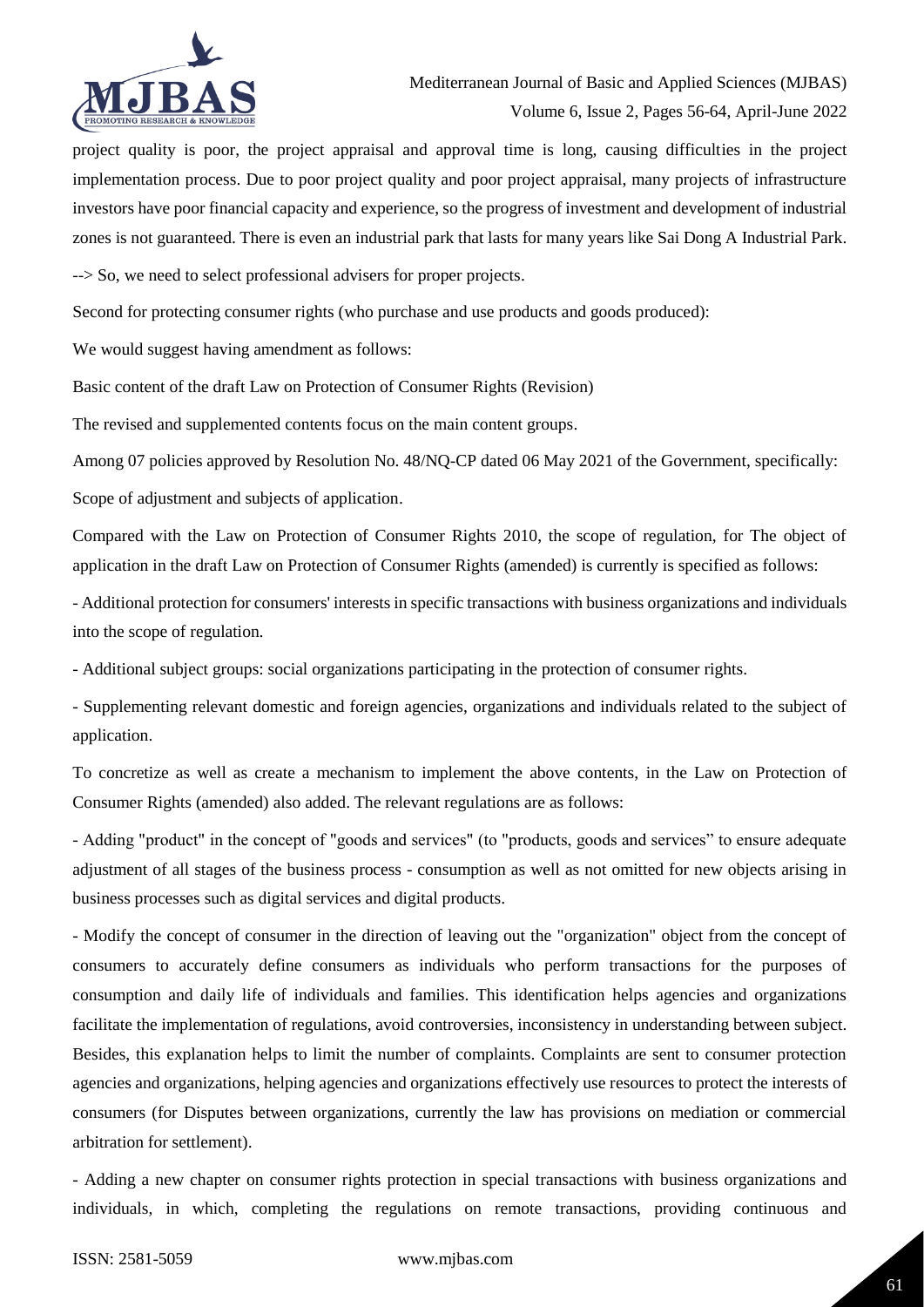

complementary services on direct selling.

- Adding new regulations on international cooperation in dispute settlement disputes between consumers and foreign organizations and individuals, in which, principles of cooperation, scope of cooperation between consumer protection agencies used in countries.



(Source: author synthesis)

**Fig.2.** Hanoi city clusters

# **Research Limitation**

Authors can make further researches on construction projects of clusters

### **Declarations**

*Source of Funding*

*This research did not receive any grant from funding agencies in the public, commercial, or not-for-profit sectors.*

### *Competing Interests Statement*

*The authors declare no competing financial, professional and personal interests.*

*Consent for publication*

*Authors declare that they consented for the publication of this research work.* 

# **References**

[1] Bergman, E.M., & Feser, E. (1999). Industrial and Regional Clusters: Concepts and Comparative Applications. Retrieved from: https://www.researchgate.net/publication/269709907\_Industrial\_and\_Regional\_Clusters\_ Concepts\_and\_Comparative\_Applications.

[2] Callois, Jean-Marc. (2008). The Two Sides of Proximity in Industrial Clusters: The Trade-off between Process and Product Innovation. Journal of Urban Economics, 63: 146-62.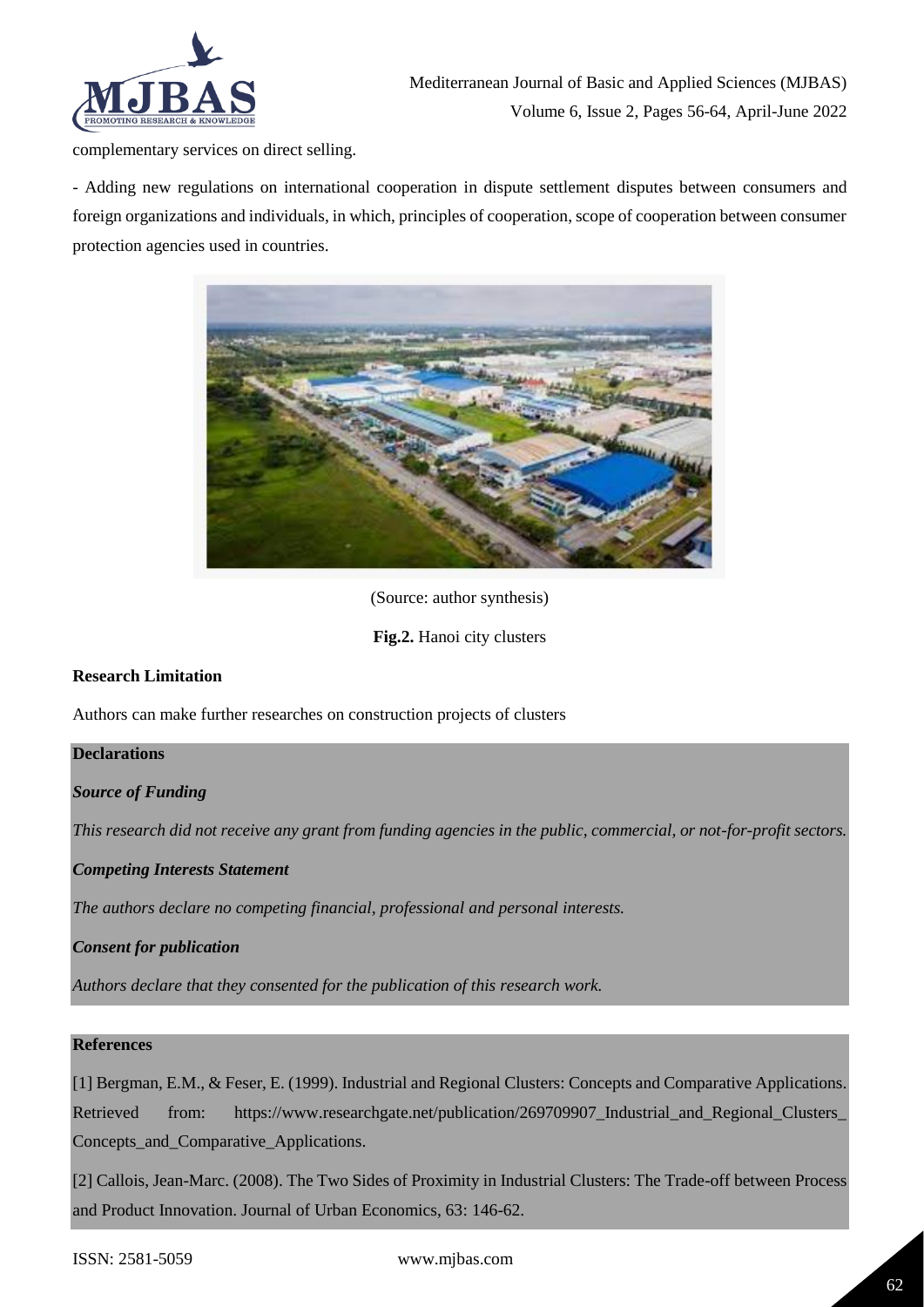

[3] DT Tinh et al. (2021). Doing Business Research and Teaching Methodology for Undergraduate, Postgraduate and Doctoral Students-Case in Various Markets Including Vietnam, Elementary education online, 20(1).

[4] Equipment factor in university ranking by QS Stars system (http://www.topuniversities.com/qs-stars/qs-stars /rating-universities-facilities-qs-stars).

[5] Fleming, D. and Storr, J. (1999). The impact of lecture theatre design on learning experience, Facilities, 17(7/8): 231-236. https://doi.org/10.1108/02632779910270186.

[6] Hallencreutz, D., & amp; Lundequist, P. (2003). Spatial Clustering and the Potential for Policy Practice: Experiences from Cluster-building Processes in Sweden. European Planning Studies, 11(5): 533-547.

[7] Iroham, C.O. et al (2017). Service Quality Delivery of Facilities in Covenant University Lecture Theatre: Assessing End Users' Satisfaction, Project: Service Quality Delivery of Facilities in Convenant University Lecture Theathre: Assessing End Users Satisfaction.

[8] Jednak, S. et al. (2018). Knowledge and industry clusters as drivers of economic development and competitiveness, Анали Економског факултета у Суботици, 54. DOI: 10.5937/AnEkSub1839003J.

[9] Kaliba, A.R. (2014). Industry Cluster Analyses for Capital Region Planning and Development District and the North Delta Regional Planning & Development District, Louisiana, USA. Retrieved from: https://www. researchgate.net/publication/297759080\_Industry\_Cluster\_Analyses\_for\_Capital\_Region\_Planning\_and\_Develo pment\_District\_and\_the\_North\_Delta\_Regional\_Planning\_Development\_District\_Louisiana\_USA.

[10] Le, K., & Nguyen, M. (2021). Education and political engagement. International Journal of Educational Development, 85.

[11] Makanyeza, C et al. (2021). The effect of consumer rights awareness on attitude and purchase intention in the hotel industry: Moderating role of demographic characteristics, Cogent Business & Management, 8(1). https://doi.org/10.1080/23311975.2021.1898301.

[12] National Economics University (2016). Information about National Economics University through development periods (www.neu.edu.vn).

[13] NT Hoang, DTN Huy. (2021). Determining factors for educating students for choosing to work for foreign units: Absence of self-efficacy, JETT 12(2): 11-19.

[14] Patras, Y.E., & Hidayat, R. (2020). The Effect of Lecturer Service Quality on Students' Satisfaction in Private Universities, Jurnal, Manajemen, 11(2).

[15] PM Dat et al. (2020). Comparative china corporate governance standards after financial crisis, corporate scandals and manipulation, Journal of security & sustainability issues, 9(3).

[16] PN Tram, DT Ngoc Huy. (2021). Educational, Political and Socio-Economic Development of Vietnam Based on Ho Chi Minh's Ideology, Elementary Education Online, 20(1).